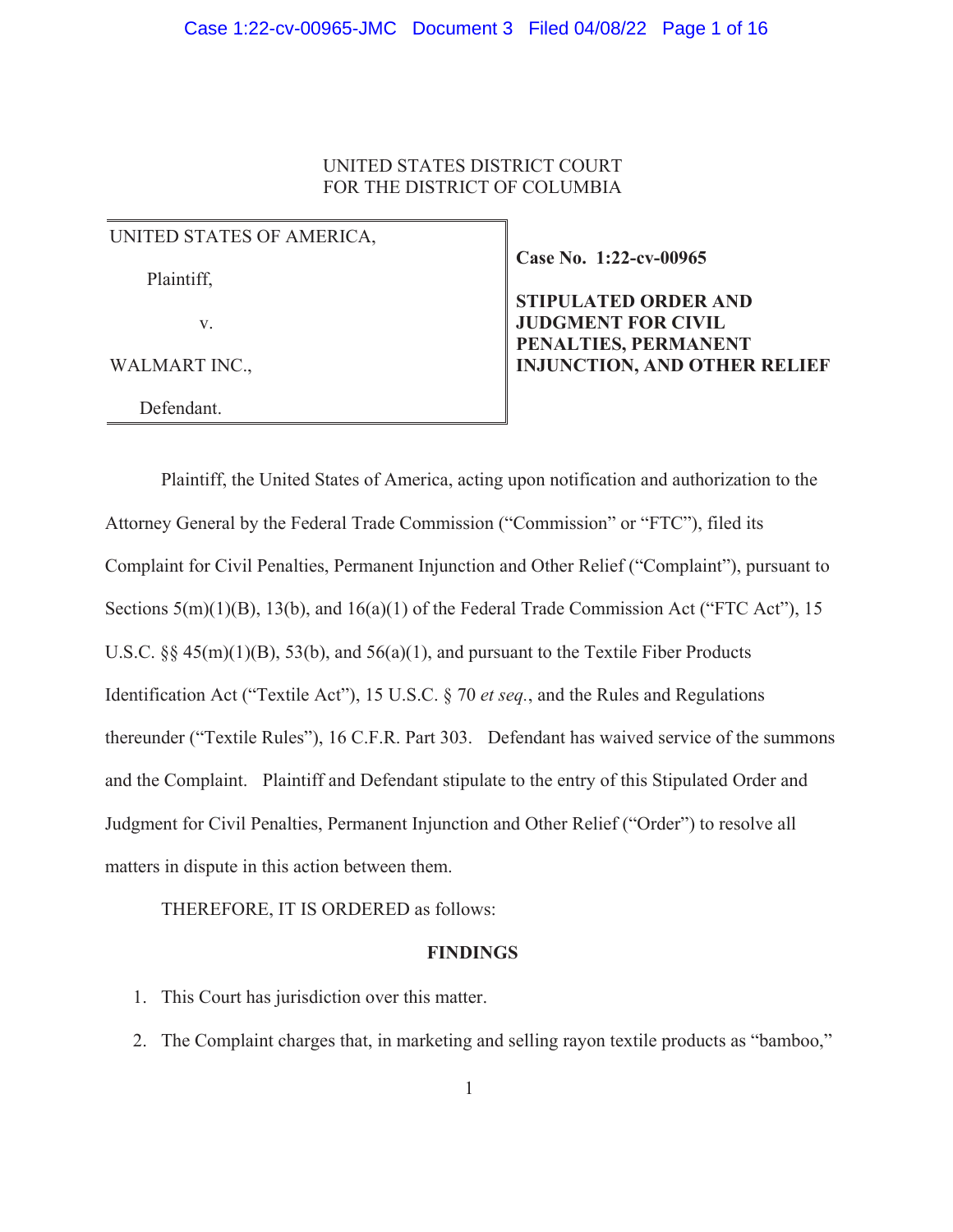### Case 1:22-cv-00965-JMC Document 3 Filed 04/08/22 Page 2 of 16

Defendant participated in deceptive acts or practices in violation of Section 5 of the FTC Act, 15 U.S.C. § 45; engaged in such acts or practices with actual notice that the Commission had previously determined them to be unfair or deceptive, 15 U.S.C.  $\S$  45(m)(1)(B); and engaged in mislabeling or deceptive advertising of textile products in violation of the Textile Act, 15 U.S.C. § 70 *et seq.*, and the Textile Rules, 16 C.F.R. Part 303.

- 3. The Commission sent Defendant a letter dated January 27, 2010, informing Defendant that certain acts or practices in connection with the advertising of textile fiber products may violate the Textile Act and the Textile Rules and are unfair or deceptive under Section 5(a)(1) of the FTC Act, 15 U.S.C. § 45(a)(1).
- 4. Defendant neither admits nor denies any of the allegations in the Complaint, except as specifically stated in this Order. Only for purposes of this action, Defendant admits the facts necessary to establish jurisdiction.
- 5. Defendant waives any claim that it may have under the Equal Access to Justice Act, 28 U.S.C. § 2412, concerning the prosecution of this action through the date of this Order, and agrees to bear its own costs and attorney fees.
- 6. Defendant and Plaintiff waive all rights to appeal or otherwise challenge or contest the validity of this Order.

## **DEFINITIONS**

For the purpose of this Order, the following definitions apply:

A. "**Covered Product**" means any of the following products which is sold by Defendant, unless Defendant does not have an ownership interest in such product and prior to the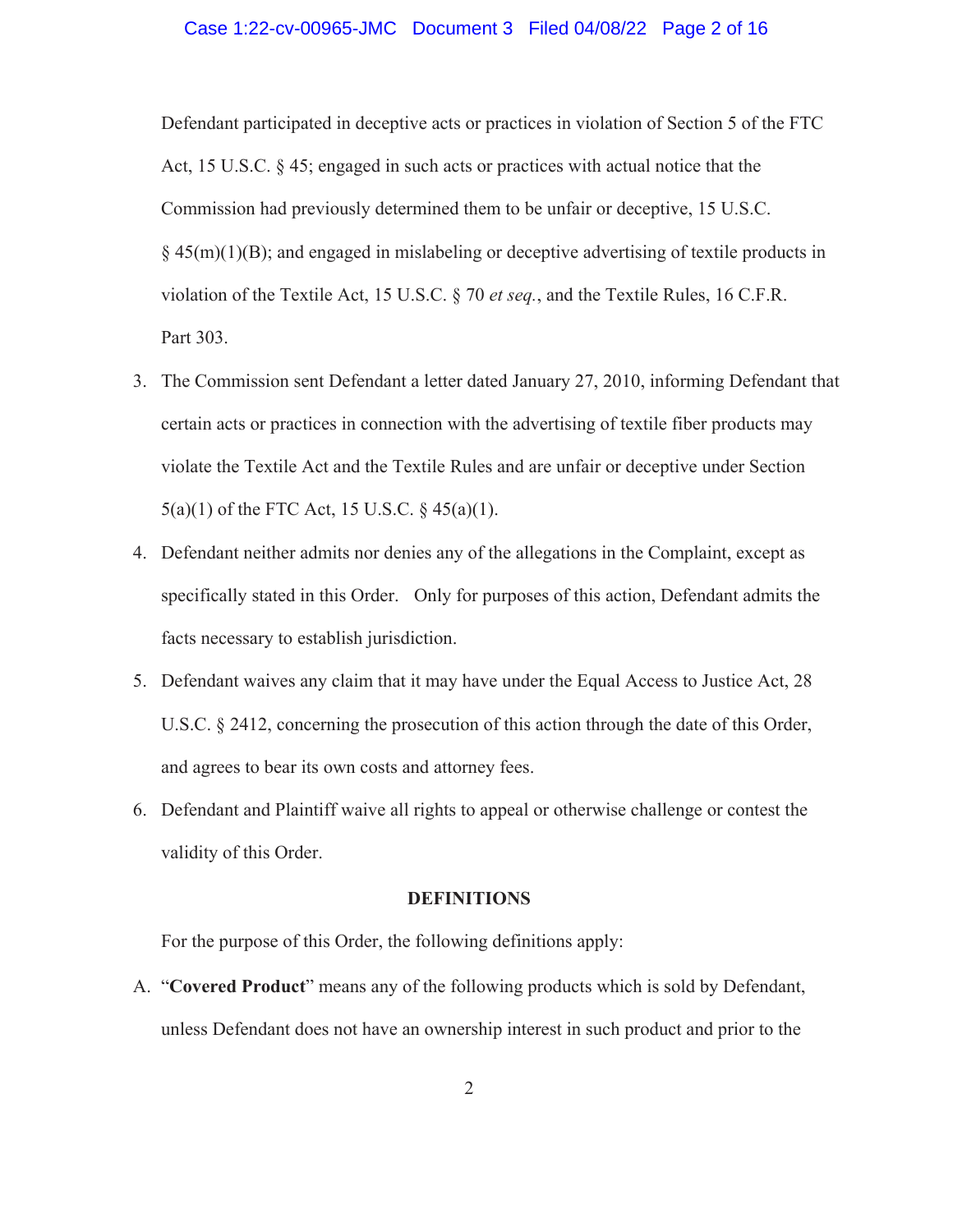## Case 1:22-cv-00965-JMC Document 3 Filed 04/08/22 Page 3 of 16

point of purchase, clearly and conspicuously informs consumers that there is a third-party seller for that product: (1) any article of wearing apparel, costume or accessory, drapery, floor covering, furnishing, bedding, or other textile good of a type customarily used in a household, regardless of where used, that is made, in whole or in part, of yarn or fabric comprised, in whole or in part, of any Manufactured Fiber, as that term is defined herein; or (2) any fiber, yarn, or fabric comprised, in whole or in part, of a Manufactured Fiber, as that term is defined herein, whether in the finished or unfinished state, used or intended for use in any such textile good. As noted in 15 U.S.C.  $\S$  70(h), this term shall not include any product required to be labeled under the Wool Products Labeling Act of 1939.

- B. "**Defendant**" means Walmart Inc., and its successors and assigns.
- C. "**Fiber Trademark**" means a word or words used to identify a particular fiber sold by a person and to distinguish it from fibers of the same generic class sold by others, as defined in 16 C.F.R. § 303.1(r).
- D. "**FTC**" or "**Commission**" means the Federal Trade Commission.
- E. "**Generic Name of Any Manufactured Fiber**" means any name for a textile fiber established and defined by the Commission pursuant to Section 70e(c) of the Textile Act, as set forth in 16 C.F.R. § 303.7.
- F. "**Manufactured Fiber**" means any fiber derived by a process of manufacture from any substance which, at any point in the manufacturing process, is not a fiber, as defined in 15 U.S.C. § 70(d).
- G. "**Required Information**" means such information as is required to be disclosed on labels or invoices and in advertising under the Textile Act, 15 U.S.C. § 70 *et seq.*, and under the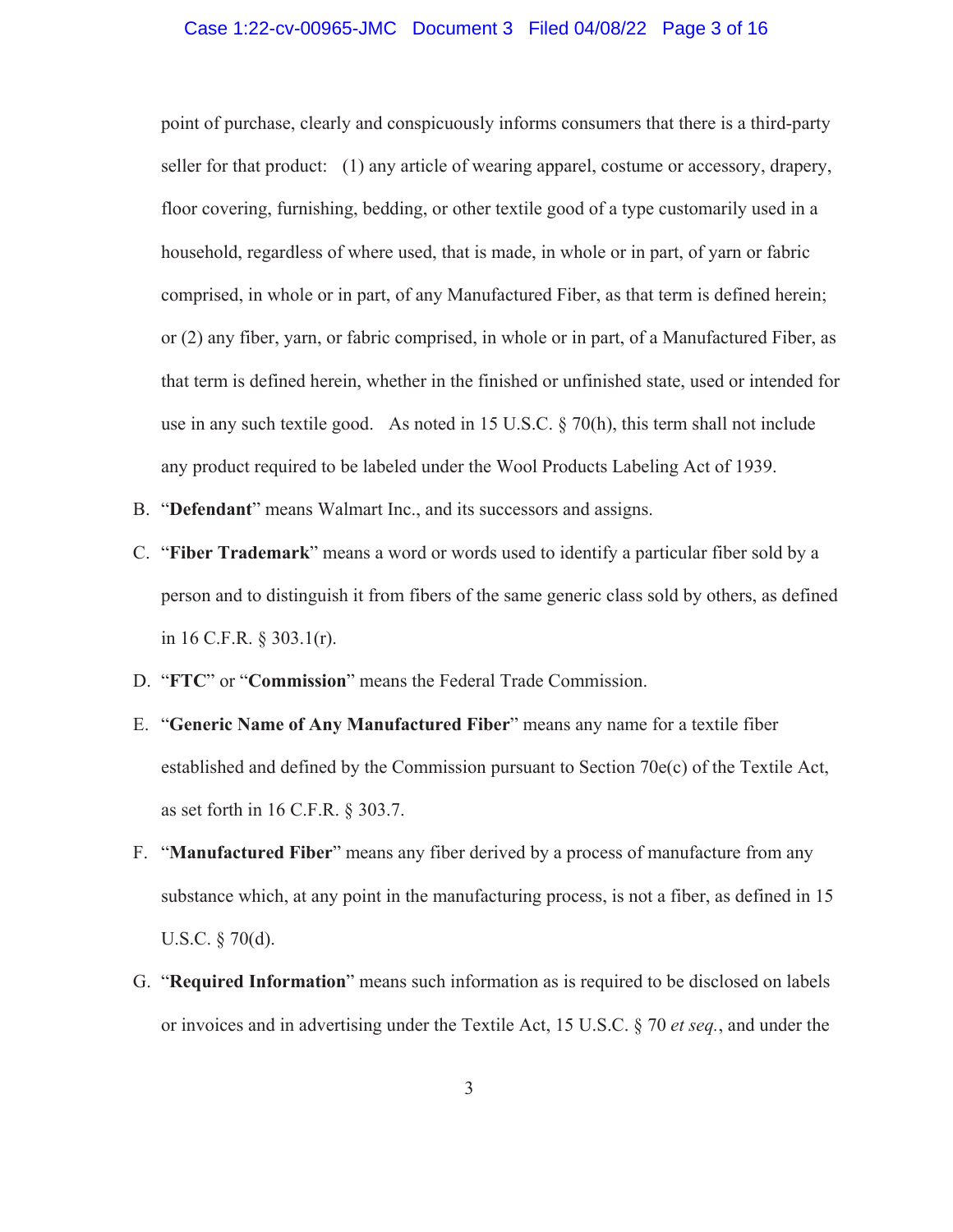#### Case 1:22-cv-00965-JMC Document 3 Filed 04/08/22 Page 4 of 16

Textile Rules, 16 C.F.R. Part 303, as defined in 16 C.F.R. § 303.1(e).

#### **ORDER**

# **I. PROHIBITION AGAINST DECEPTIVE CLAIMS, INCLUDING FALSE AND/OR UNSUBSTANTIATED CLAIMS**

IT IS THEREFORE ORDERED that Defendant, Defendant's officers, agents, employees, and attorneys, and all other persons in active concert or participation with any of them, who receive actual notice of this Order, whether acting directly or indirectly, in connection with the manufacturing, labeling, advertising, promotion, offering for sale, sale, or distribution of any Covered Product are permanently restrained and enjoined from making any representation, expressly or by implication, that such product:

- A. is made of bamboo or bamboo fiber, including, but not limited to, through the use of a Fiber Trademark or other descriptive term or name for a product or product line; or
- B. if made of bamboo or bamboo fiber, has any environmental benefit or attribute, in whole or in part, because it is derived from bamboo;

unless the representation is non-misleading, and, at the time such representation is made, Defendant possesses and relies upon competent and reliable scientific evidence that is sufficient in quality and quantity based on standards generally accepted in the relevant scientific fields, when considered in light of the entire body of relevant and reliable scientific evidence, to substantiate that the representation is true. For purposes of this Provision, "competent and reliable scientific evidence" means tests, analyses, research, or studies that: (1) have been conducted and evaluated in an objective manner by qualified persons; and (2) are generally accepted in the profession to yield accurate and reliable results.

4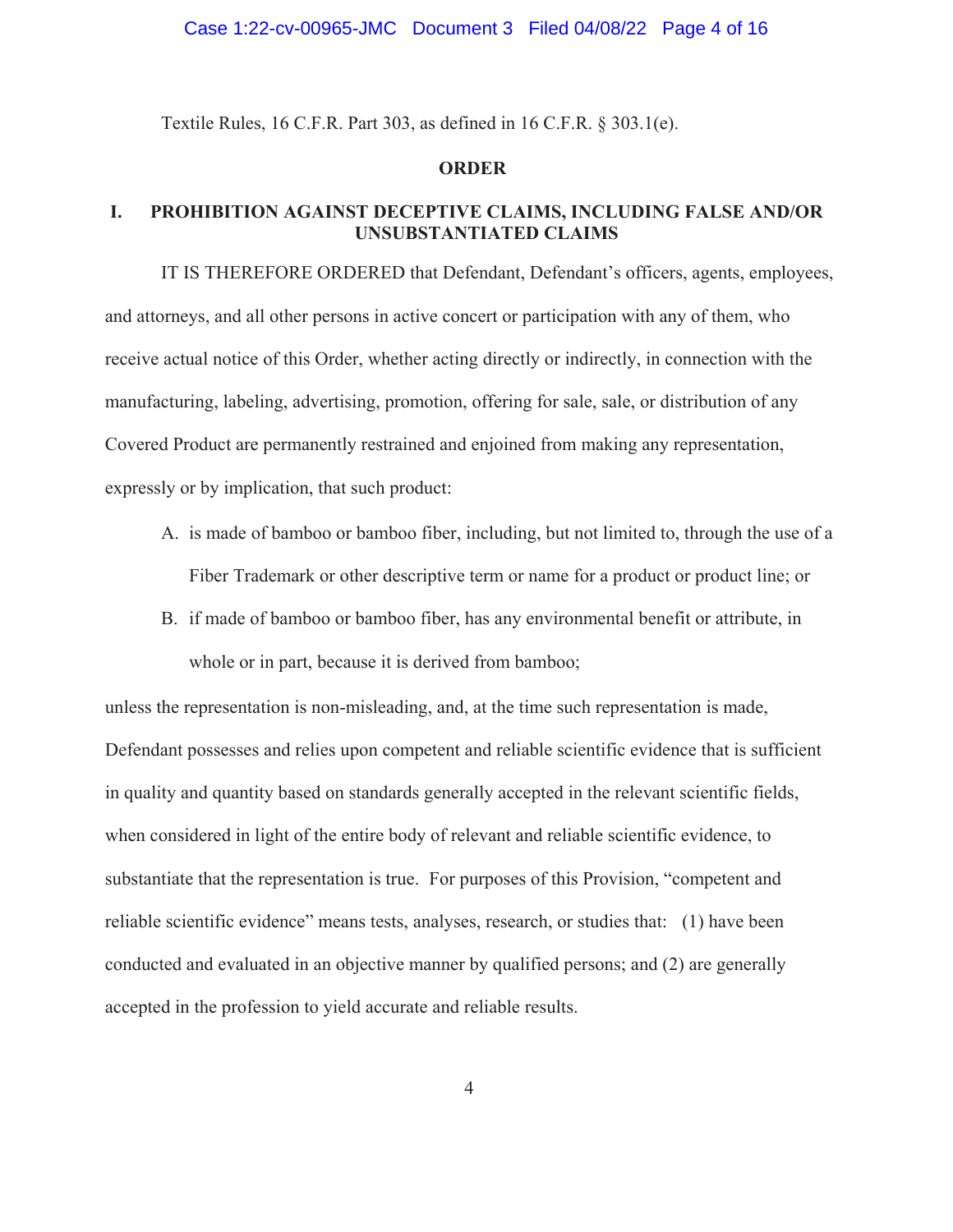# **II. PROHIBITION AGAINST VIOLATING THE TEXTILE ACT AND TEXTILE RULES**

IT IS FURTHER ORDERED that Defendant, Defendant's officers, agents, employees, and attorneys, and all other persons in active concert or participation with any of them, who receive actual notice of this Order, whether acting directly or indirectly, in connection with the manufacturing, labeling, advertising, promotion, offering for sale, sale, or distribution of any Covered Product, are permanently restrained and enjoined from:

- A. Selling, offering for sale, or advertising in commerce any Covered Product that is falsely or deceptively stamped, tagged, labeled, invoiced, advertised, or otherwise identified as to the name or amount of constituent fibers contained therein as set forth in 15 U.S.C. §§ 70a, 70b.
- B. Failing to use the recognized Generic Name of Any Manufactured Fiber in the Required Information in any labels, invoices, or advertising of any Covered Product as set forth in 16 C.F.R. §§ 303.6, 303.7.
- C. Failing to include all Required Information on labels for any Covered Product as set forth in 15 U.S.C. § 70b(b), 16 C.F.R. §§ 303.16, including identifying:
	- 1. The generic names and percentages by weight of the constituent fibers present in the Covered Product, in amounts of 5 percent or more and in the order of predominance, as set forth in 16 C.F.R.  $\S 303.16(a)(1);$
	- 2. The name, or registered identification number issued by the Commission, of the manufacturer or of one or more persons marketing or handling the Covered Product, as set forth in 16 C.F.R. § 303.16(a)(2); and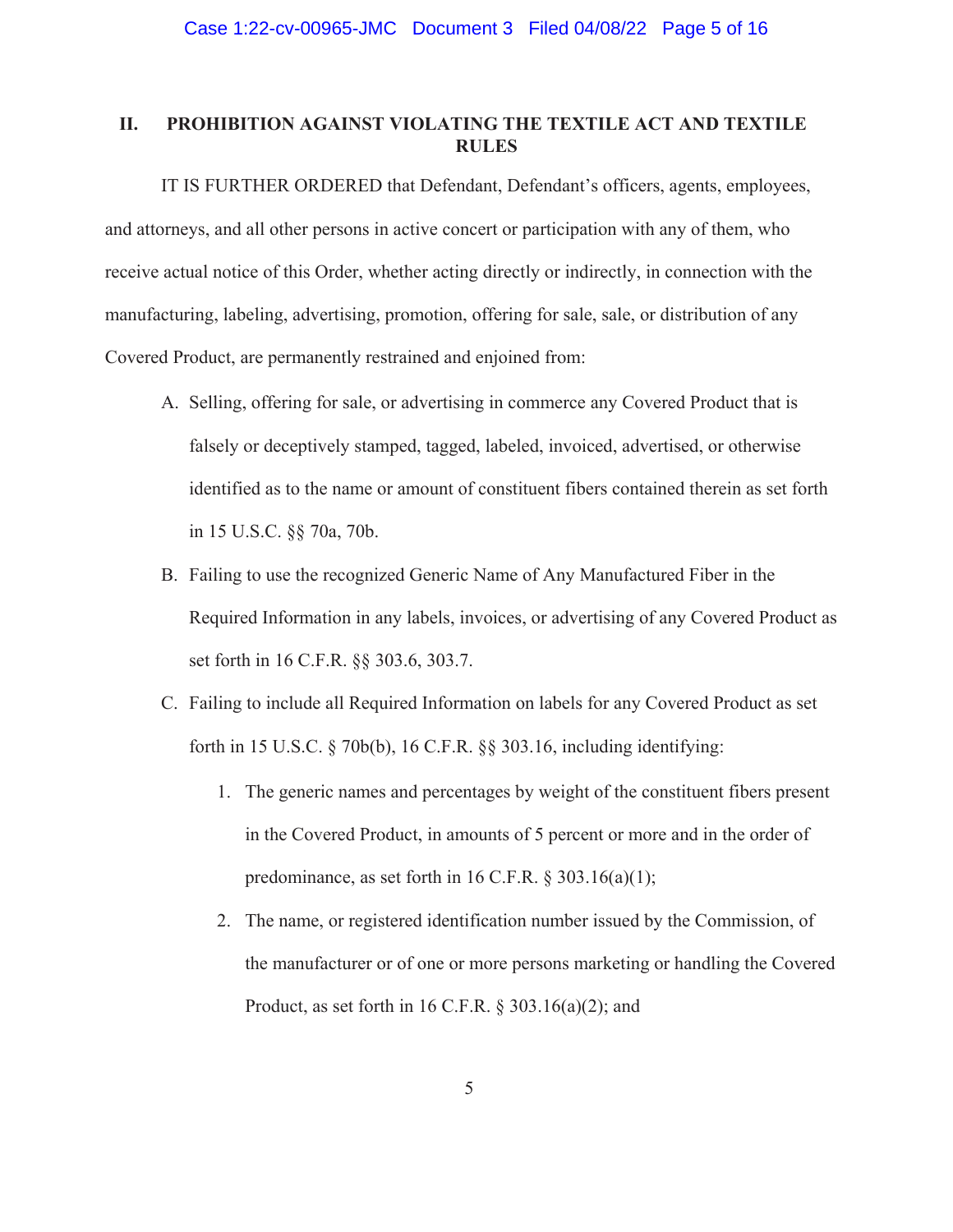- 3. The name of the country where such Covered Product was processed or manufactured, as set forth in 16 C.F.R. §§ 303.16(a)(3), 303.33.
- D. Failing to ensure that any Fiber Trademark or generic name used on the label of, or in any advertising for, any Covered Product, as set forth in 16 C.F.R. §§ 303.17(d), 303.41(d):
	- 1. Is not false, deceptive, or misleading as to fiber content; and
	- 2. Does not indicate, directly or indirectly, that the Covered Product is composed wholly or in part of a particular fiber, when such is not the case.
- E. Failing to ensure that any non-Required Information or representation used on the label of, or in the advertising for, any Covered Product, as set forth in 16 C.F.R. §§ 303.16(c), 303.42(b):
	- 1. Does not interfere with, minimize, detract from, or conflict with Required Information;
	- 2. Does not include any names, terms, or representations prohibited by the Textile Act or Textile Rules; and
	- 3. Is not false, deceptive, or misleading.
- F. Where a Covered Product is advertised in such manner as to require disclosure of the information required by the Textile Act and Textile Rules, failing to include all parts of the Required Information in immediate conjunction with each other in legible and conspicuous type or lettering of equal size and prominence, as set forth in 16 C.F.R.  $§ 303.42(a).$
- G. Where a Fiber Trademark is used in advertising a Covered Product, failing, as set forth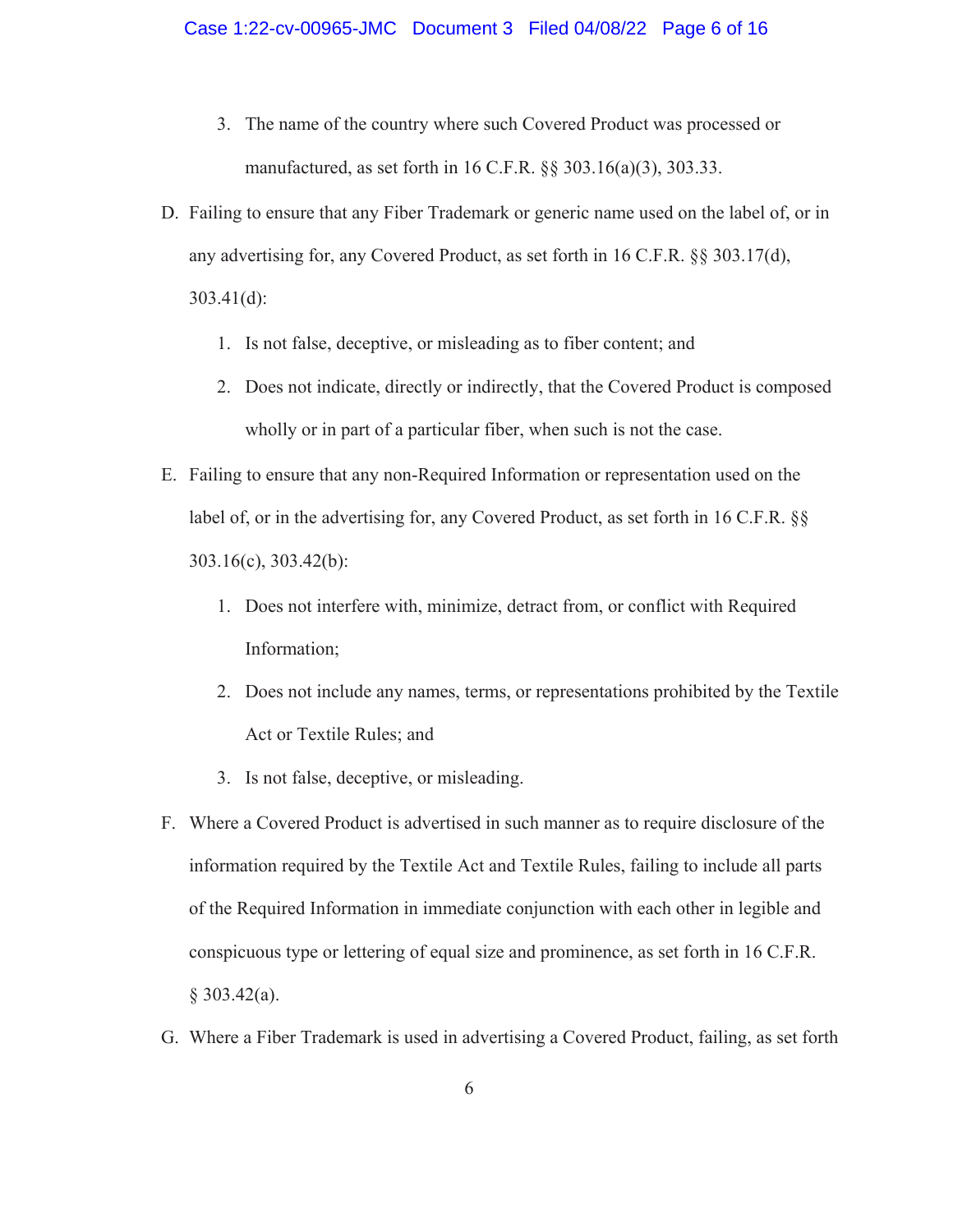in 16 C.F.R. § 303.41:

- 1. To include the generic name of the fiber contained in such Covered Product in immediate proximity to and in conjunction with such Fiber Trademark in legible and conspicuous type or lettering of equal size and prominence; and
- 2. To include a full disclosure of the fiber content information required by the Textile Act and Textile Rules in at least one instance in any such advertisement.
- H. Failing to ensure that any words, coined words, symbols, or depictions used in the labeling or advertising of a Covered Product which:
	- 1. Constitute or imply the name or designation of a fiber; or
	- 2. Are phonetically similar to the name or designation of a fiber; or
	- 3. Are only a slight variation of spelling from the name or designation of a fiber, are not used in such a manner as to represent or imply that such fiber is present in the Covered Product, unless such fiber is actually present in that product, as set forth in 16 C.F.R. § 303.18.
- I. Failing to maintain for at least three (3) years, required records for any Covered Products manufactured by Defendant, including records showing the fiber content, as set forth in 15 U.S.C. § 70d(a); 16 C.F.R. § 303.39.

*Provided, further*, that nothing in this Order shall prohibit Defendant from complying with the Textile Act or Textile Rules by establishing that it received and maintained in good faith a guaranty, which complies fully with Section 70h of the Textile Act, 15 U.S.C. § 70h, and with Sections 303.36-303.38 of the Textile Rules, 16 C.F.R. §§ 303.36-303.38, that such Covered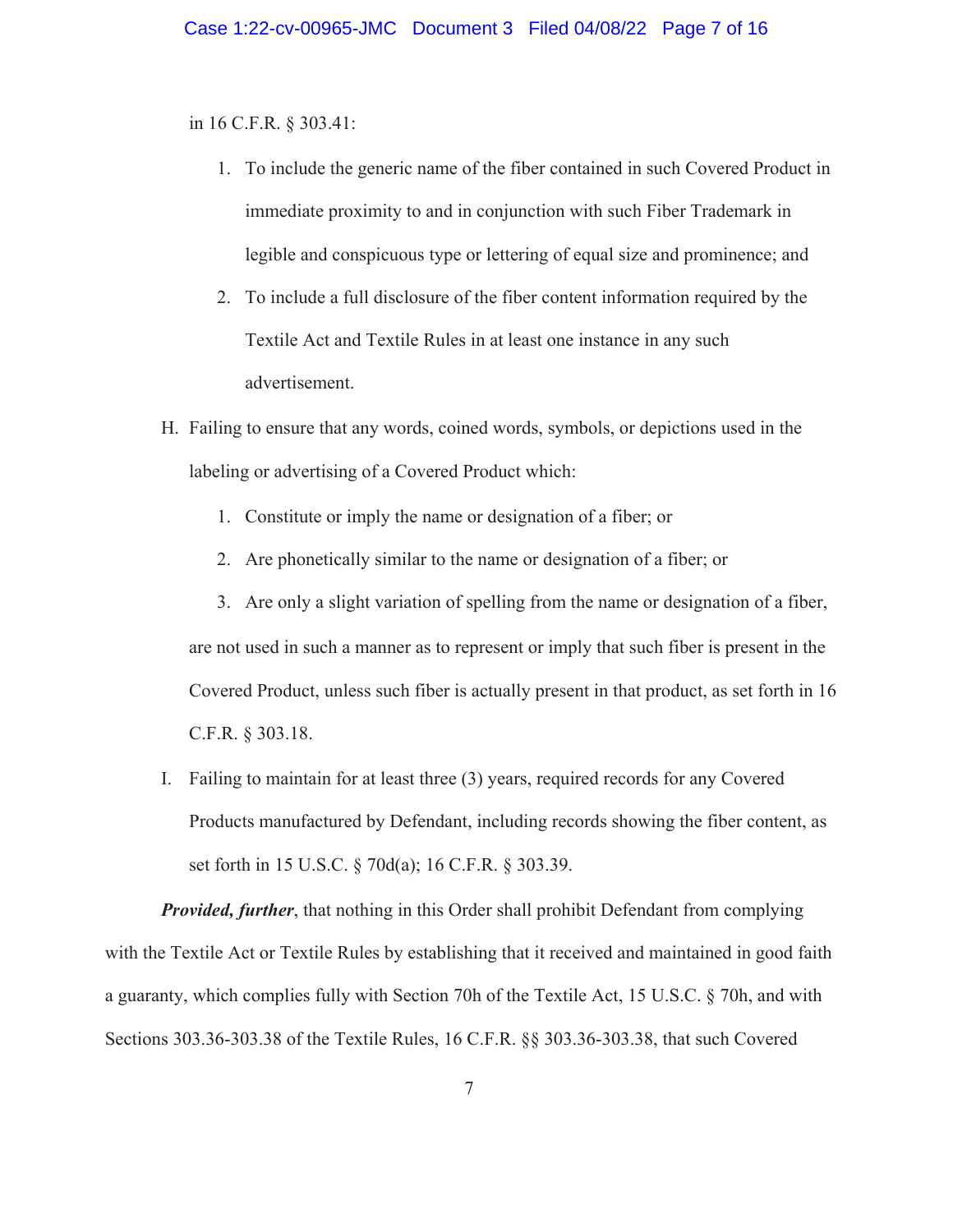## Case 1:22-cv-00965-JMC Document 3 Filed 04/08/22 Page 8 of 16

Product is not misbranded or falsely invoiced. A guaranty shall not be received or maintained in good faith after Defendant knows or should have known that products covered by the guaranty are or likely may be mislabeled or deceptively advertised, including after being notified by the Commission that such products are or likely may be mislabeled or deceptively advertised.

*Provided further*, that if it is not legally possible to obtain a guaranty at the time Defendant takes an ownership interest in a Covered Product, and: (1) Defendant does not embellish or misrepresent claims provided by the manufacturer about a Covered Product; and (2) the Covered Product is not sold by Defendant as a private label product, then Defendant shall only be liable for a violation of this Section if it knew or should have known that the marketing or sale of the Covered Product would violate this Section.

*Provided further*, that in the event the Textile Act or Textile Rules are amended or modified, nothing in this Section shall impose upon Defendant obligations that go beyond what is required under the amended or modified version of the Textile Act or Textile Rules.

#### **III. MONETARY JUDGMENT FOR CIVIL PENALTY**

#### IT IS FURTHER ORDERED that:

- A. Judgment in the amount of Three Million Dollars (\$3,000,000) is entered in favor of Plaintiff against Defendant, as a civil penalty.
- B. Defendant is ordered to pay to Plaintiff, by making payment to the Treasurer of the United States, Three Million Dollars (\$3,000,000). Such payment must be made within 7 days of entry of this Order by electronic fund transfer in accordance with instructions previously provided by a representative of Plaintiff.
- C. Defendant relinquishes dominion and all legal and equitable right, title, and interest in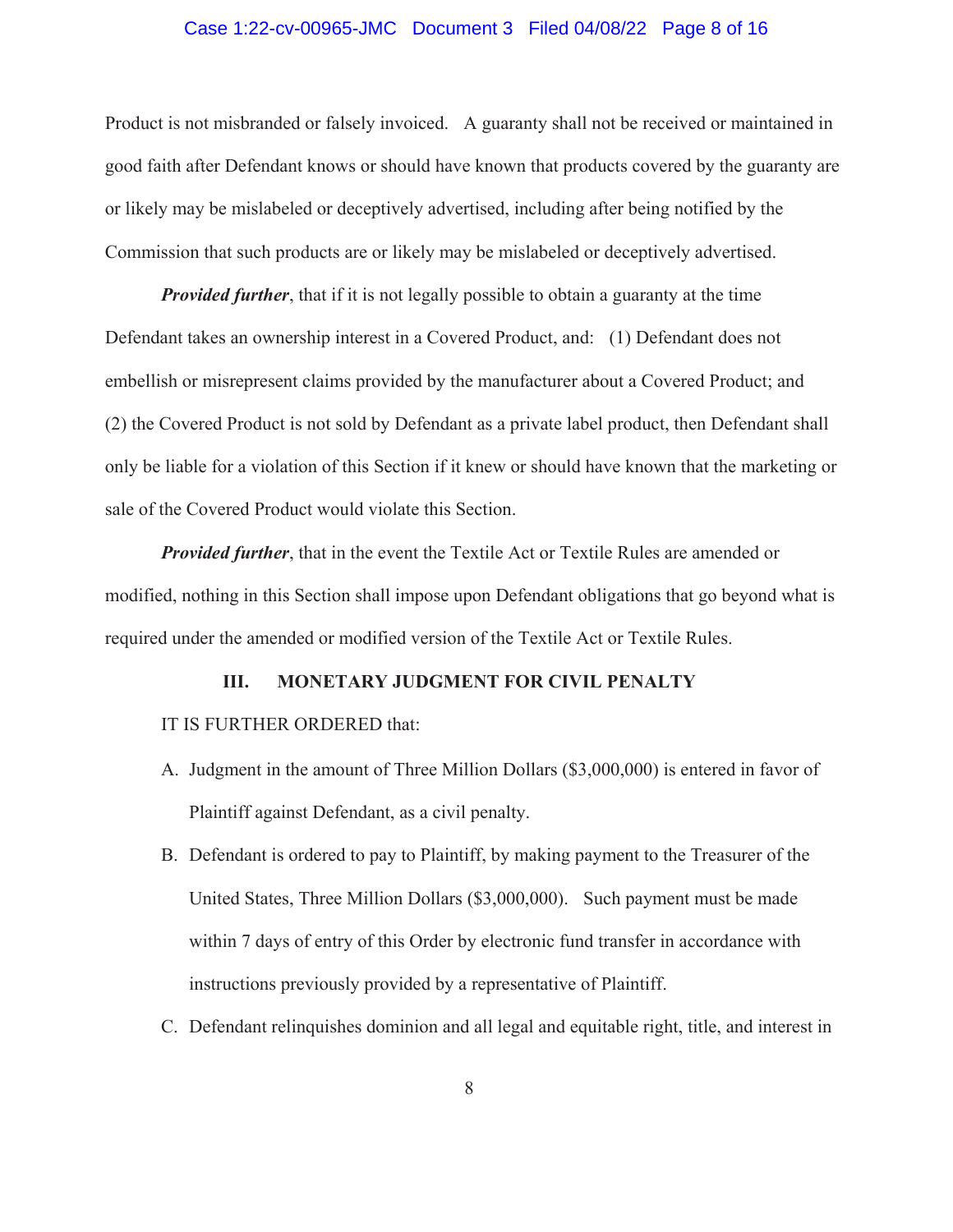all assets transferred pursuant to this Order and may not seek the return of any assets.

- D. The facts alleged in the Complaint will be taken as true, without further proof, in any subsequent civil litigation by or on behalf of the Commission, including in a proceeding to enforce its rights to any payment or monetary judgment pursuant to this Order.
- E. Defendant acknowledges that its Taxpayer Identification Number (Employer Identification Number), which Defendant must submit to the Commission and Plaintiff, may be used for collecting and reporting on any delinquent amount arising out of this Order, in accordance with 31 U.S.C. § 7701.

## **IV. ORDER ACKNOWLEDGMENTS**

IT IS FURTHER ORDERED that Defendant obtain acknowledgments of receipt of this Order:

- A. Defendant, within 7 days of entry of this Order, must submit to the Commission an acknowledgment of receipt of this Order sworn under penalty of perjury.
- B. For 5 years after entry of this Order, Defendant must deliver a copy of this Order to: (1) all principals, officers, directors, and LLC managers and members; (2) all employees, agents, and representatives having managerial responsibilities for conduct related to the subject matter of the Order; and (3) any business entity resulting from any change in structure as set forth in the Section titled Compliance Reporting. Delivery must occur within 7 days of entry of this Order for current personnel. For all others, delivery must occur before they assume their responsibilities.
- C. From each individual or entity to which Defendant delivered a copy of this Order,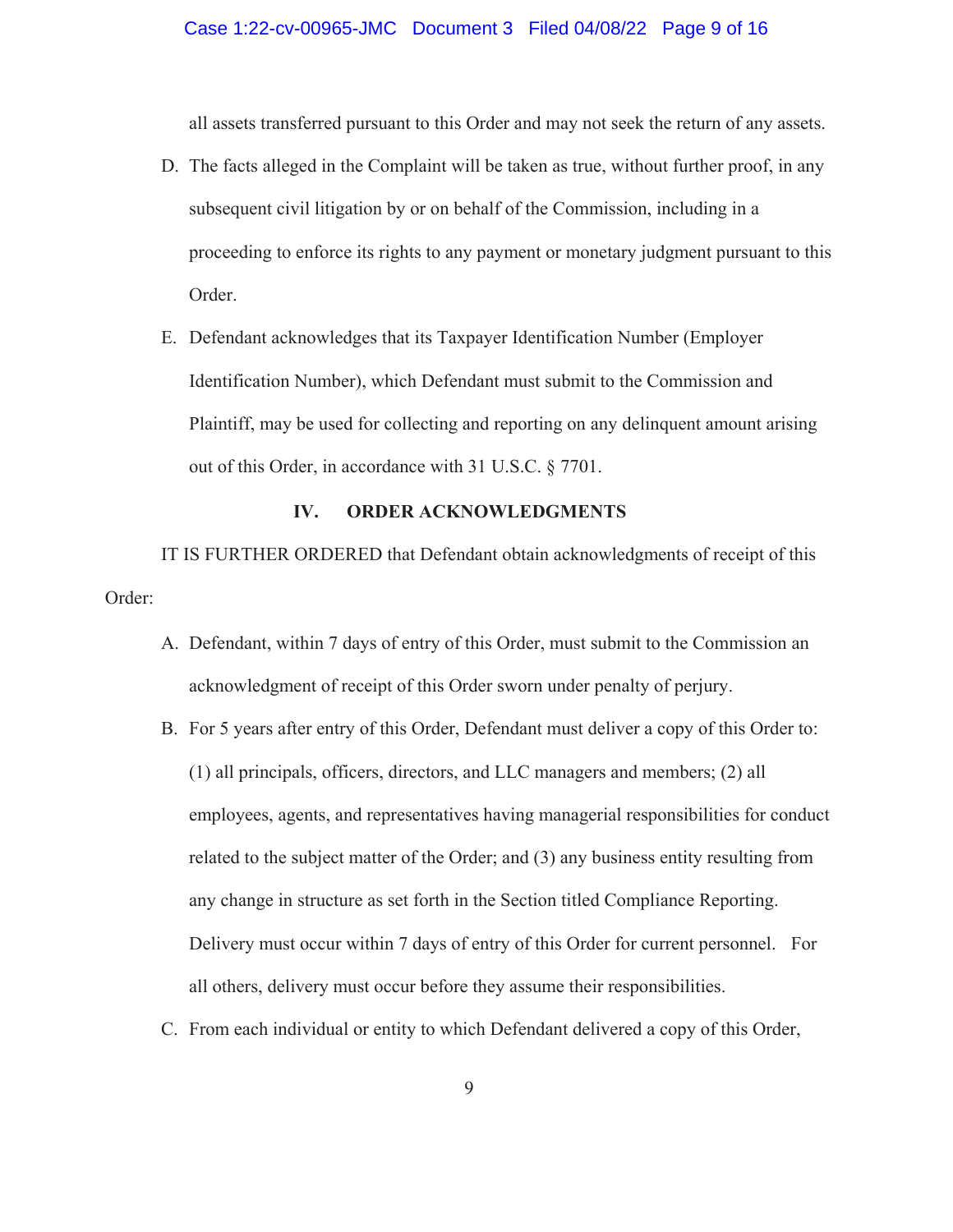## Case 1:22-cv-00965-JMC Document 3 Filed 04/08/22 Page 10 of 16

Defendant must obtain, within 30 days, a signed and dated acknowledgment of receipt of this Order.

#### **V. COMPLIANCE REPORTING**

IT IS FURTHER ORDERED that Defendant make timely submissions to the Commission:

- A. One year after entry of this Order, Defendant must submit a compliance report, sworn under penalty of perjury, that must: (1) identify the primary physical, postal, and email address and telephone number, as designated points of contact, which representatives of the Commission and Plaintiff may use to communicate with Defendant; (2) identify all of Defendant's businesses by all of their names, telephone numbers, and physical, postal, email, and Internet addresses; (3) describe the activities of each business, including the goods and services offered, and the means of advertising, marketing, and sales; (4) describe in detail whether and how Defendant is in compliance with each Section of this Order; and (5) provide a copy of each Order Acknowledgment obtained pursuant to this Order, unless previously submitted to the Commission.
- B. For 10 years after entry of this Order, Defendant must submit a compliance notice, sworn under penalty of perjury, within 14 days of any change in the following: (1) any designated point of contact; or (2) the structure of Defendant or any entity that Defendant has any ownership interest in or controls directly or indirectly that may affect compliance obligations arising under this Order, including: creation, merger, sale, or dissolution of the entity or any subsidiary, parent, or affiliate that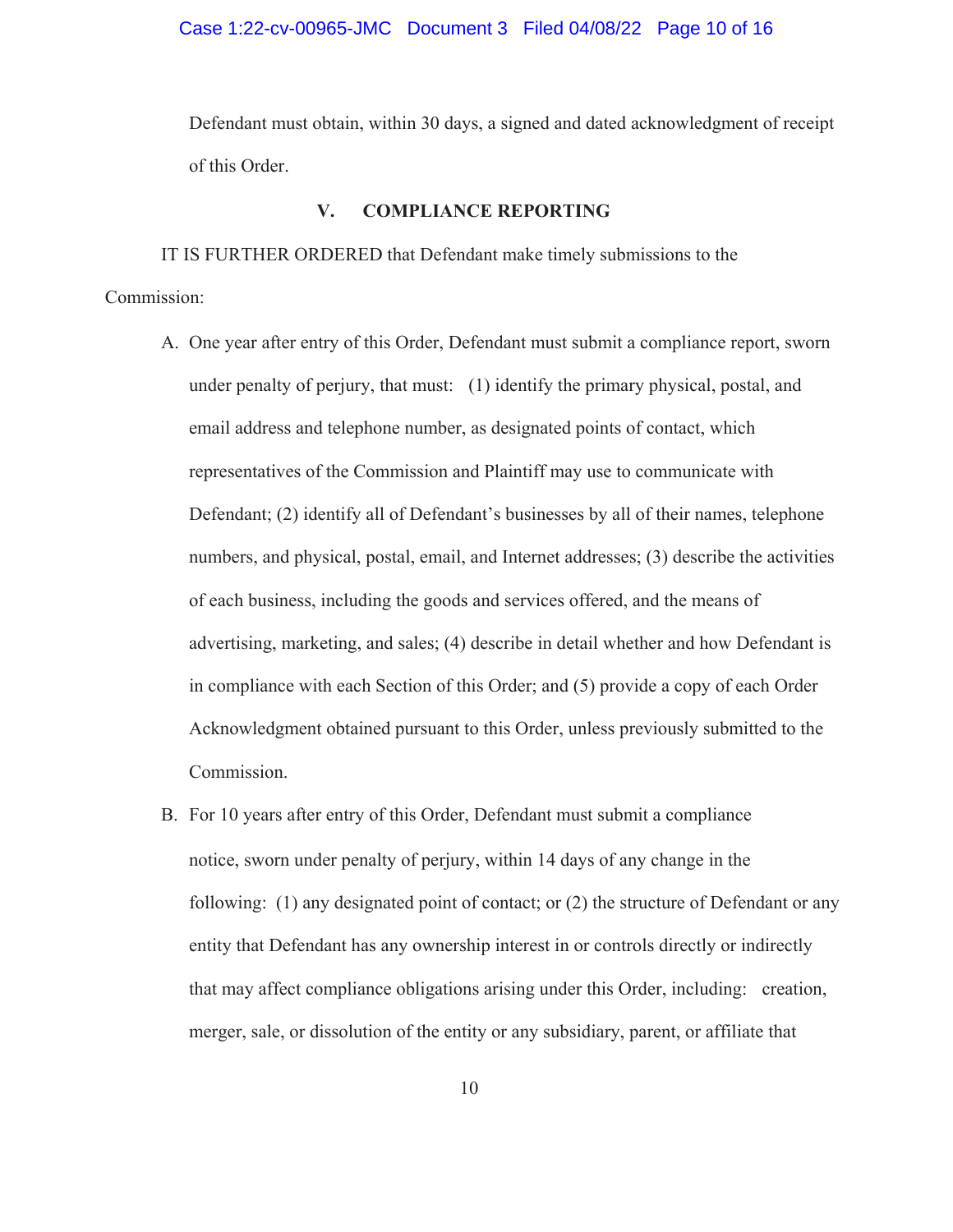engages in any acts or practices subject to this Order.

- C. Defendant must submit to the Commission notice of the filing of any bankruptcy petition, insolvency proceeding, or similar proceeding by or against Defendant within 14 days of its filing.
- D. Any submission to the Commission required by this Order to be sworn under penalty of perjury must be true and accurate and comply with 28 U.S.C. § 1746, such as by concluding: "I declare under penalty of perjury under the laws of the United States of America that the foregoing is true and correct. Executed on: "and supplying the date, signatory's full name, title (if applicable), and signature.
- E. Unless otherwise directed by a Commission representative in writing, all submissions to the Commission pursuant to this Order must be emailed to  $DEbrief@ftc.gov$  or sent by overnight courier (not the U.S. Postal Service) to: Associate Director for Enforcement, Bureau of Consumer Protection, Federal Trade Commission, 600 Pennsylvania Avenue NW, Washington, DC 20580. The subject line must begin: *United States v. Walmart Inc*., "bamboo."

#### **VI. RECORDKEEPING**

IT IS FURTHER ORDERED that Defendant, in connection with the marketing and/or sale of Covered Products, must create certain records for 10 years after entry of the Order, and retain each such record for 5 years. Specifically, Defendant must create and retain the following records:

- A. accounting records showing the revenues from all goods or services sold;
- B. personnel records showing, for each person employed by Defendant as a manager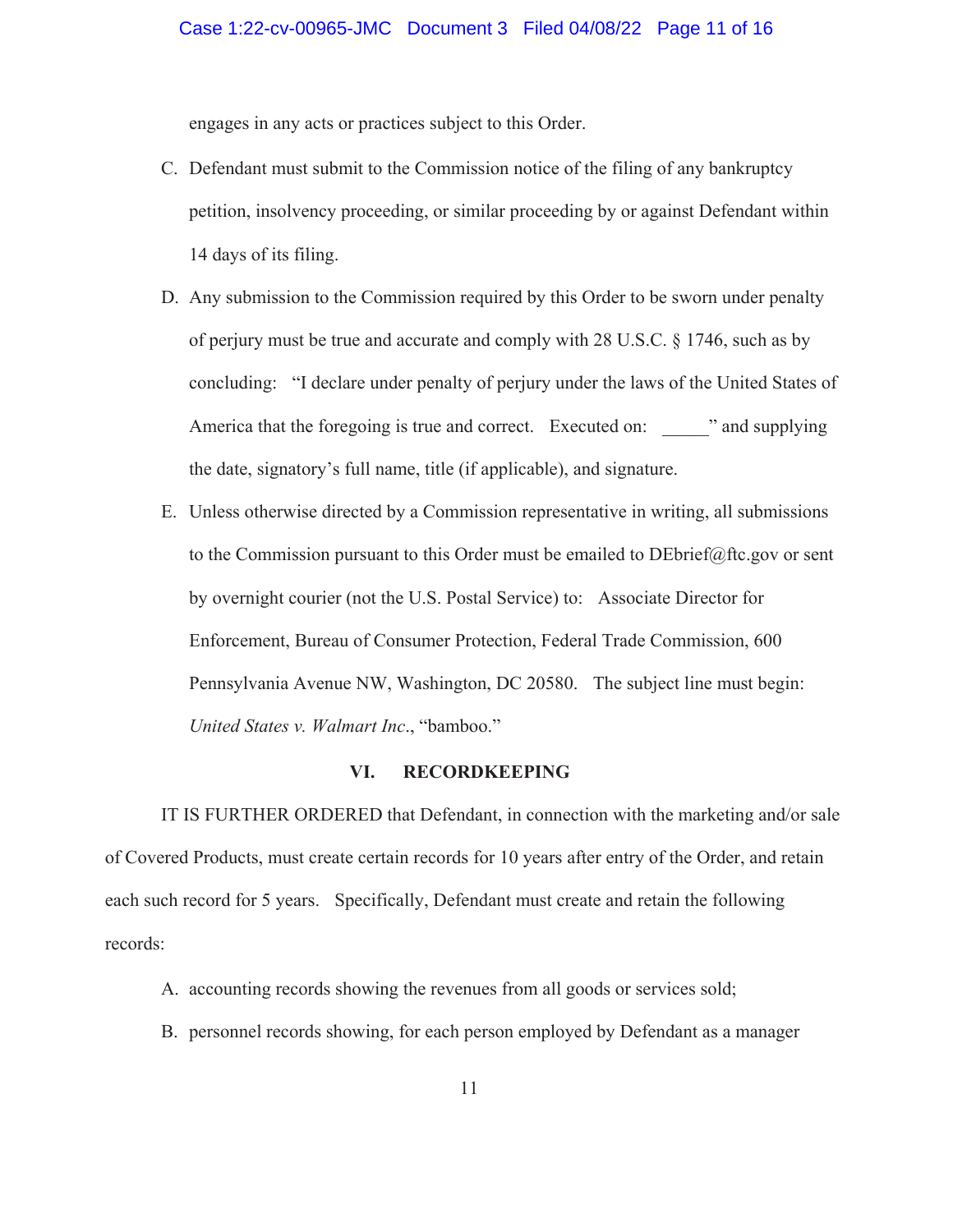having responsibilities for Defendant's marketing or sale of Covered Products in any category that Defendant uses to organize its business (*e.g*., apparel, home, baby, etc.), that person's: name; addresses; telephone numbers; job title or position; dates of service; and (if applicable) the reason for termination;

- C. all records necessary to demonstrate full compliance with each provision of this Order, including all submissions to the Commission; and
- D. a representative sample of advertisements or other marketing materials.

#### **VII. COMPLIANCE MONITORING**

IT IS FURTHER ORDERED that, for the purpose of monitoring Defendant's compliance with this Order and any failure to transfer any assets as required by this Order:

- A. Within 14 days of receipt of a written request from a representative of the Commission or Plaintiff, Defendant must: submit additional compliance reports or other requested information, which must be sworn under penalty of perjury; appear for depositions; and produce documents for inspection and copying. The Commission and Plaintiff are also authorized to obtain discovery, without further leave of court, using any of the procedures prescribed by Federal Rules of Civil Procedure 29, 30 (including telephonic depositions), 31, 33, 34, 36, 45, and 69, provided that Defendant, after attempting to resolve a dispute without court action and for good cause shown, may file a motion with this Court seeking an order for one or more of the protections set forth in Rule 26(c).
- B. For matters concerning this Order, the Commission and Plaintiff are authorized to communicate directly with Defendant. Defendant must permit representatives of the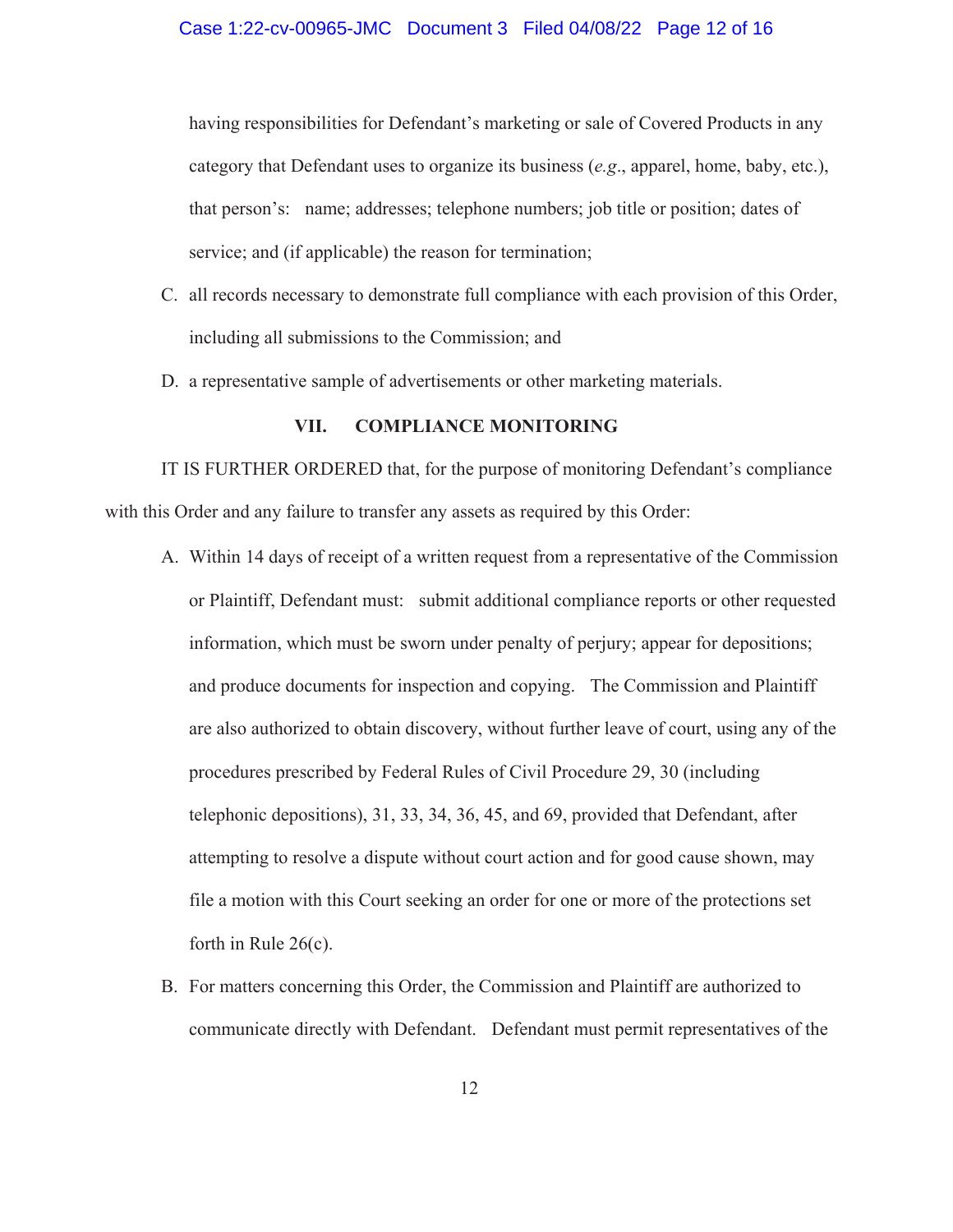## Case 1:22-cv-00965-JMC Document 3 Filed 04/08/22 Page 13 of 16

Commission and Plaintiff to interview any employee or other person affiliated with Defendant who has agreed to such an interview. The person interviewed may have counsel present.

C. The Commission and Plaintiff may use all other lawful means, including posing, through its representatives, as consumers, suppliers, or other individuals or entities, to Defendant or any individual or entity affiliated with Defendant, without the necessity of identification or prior notice. Nothing in this Order limits the Commission's lawful use of compulsory process, pursuant to Sections 9 and 20 of the FTC Act, 15 U.S.C. §§ 49, 57b-1.

## **VIII. RETENTION OF JURISDICTION**

IT IS FURTHER ORDERED that this Court retains jurisdiction of this matter for purposes of construction, modification, and enforcement of this Order.

**SO ORDERED this**  $\frac{8}{2}$  **day of**  $\frac{April}{2022}$ **.** 

Jua. 11. Cort

UNITED STATES DISTRICT JUDGE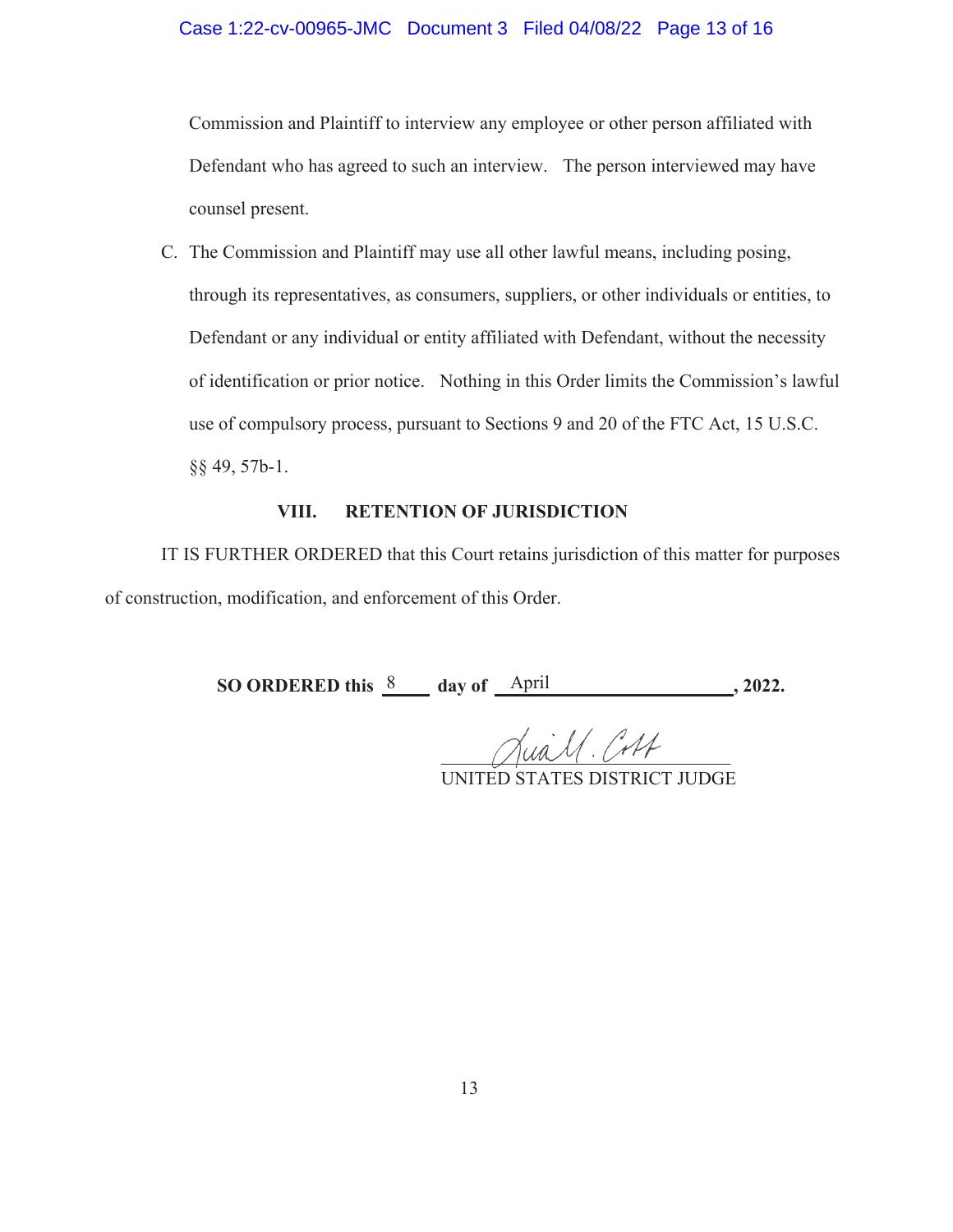# **SO STIPULATED AND AGREED:**

# **FOR PLAINTIFF THE UNITED STATES OF AMERICA:**

BRIAN M. BOYNTON Principal Deputy Assistant Attorney General Civil Division

ARUN G. RAO Deputy Assistant Attorney General

GUSTAV W. EYLER (D.C. Bar No. 997162) **Director** Consumer Protection Branch

LISA K. HSIAO (D.C. Bar No. 444890) Assistant Director

By: */s/ Rachael L. Doud* 

Rachael L. Doud Trial Attorney Consumer Protection Branch U.S. Department of Justice 450 5th Street NW, Suite 6400 South Washington, DC 20530 (202) 451-7468 rachael.doud@usdoj.gov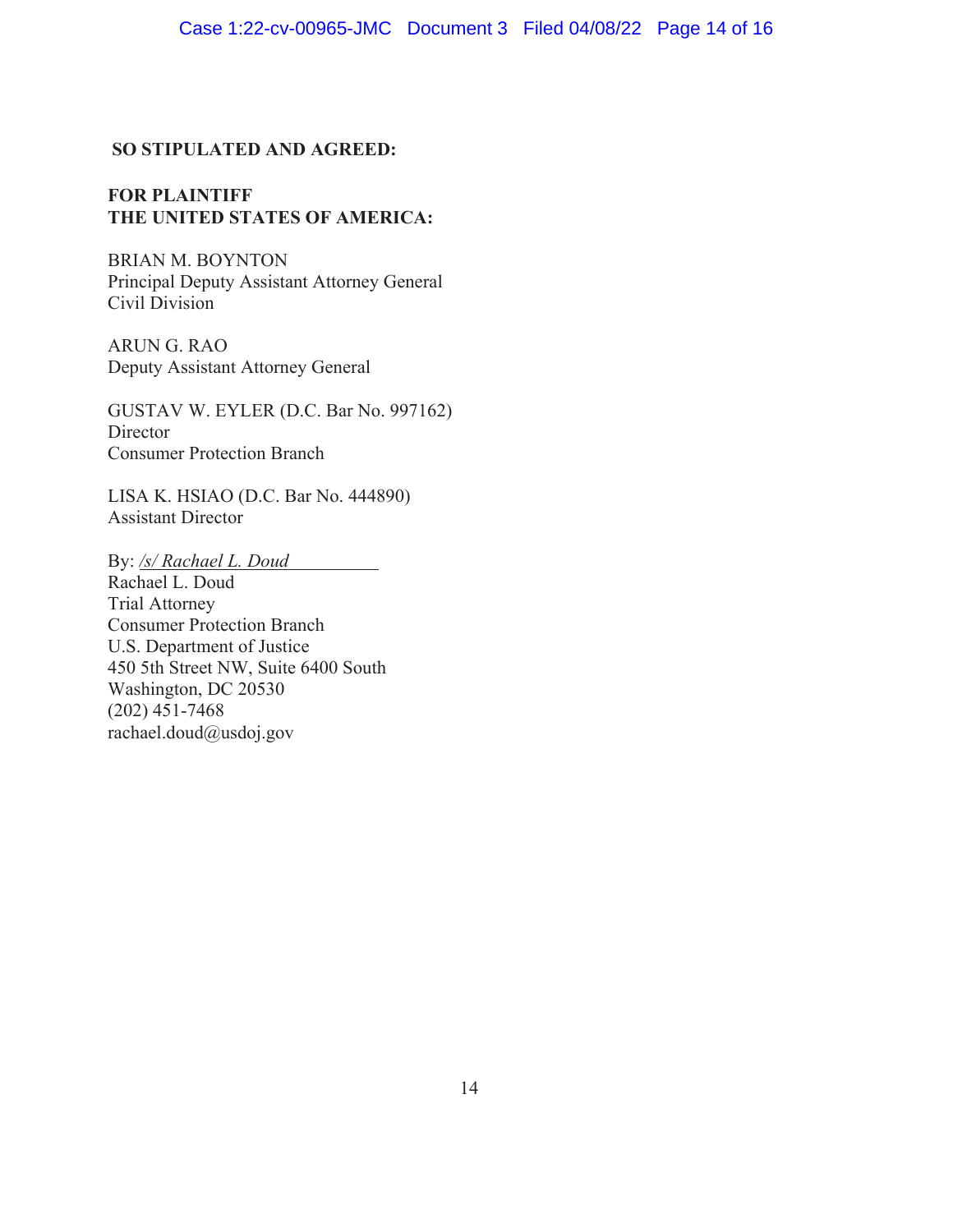# FEDERAL TRADE COMMISSION

*/s/ Miriam R. Lederer*  MIRIAM R. LEDERER DC Bar No. 983730 Attorney Federal Trade Commission Division of Enforcement 600 Pennsylvania Avenue, NW Maildrop CC-9528 Washington, DC 20580

202-326-2975, mlederer@ftc.gov 202-326-3197 (fax)